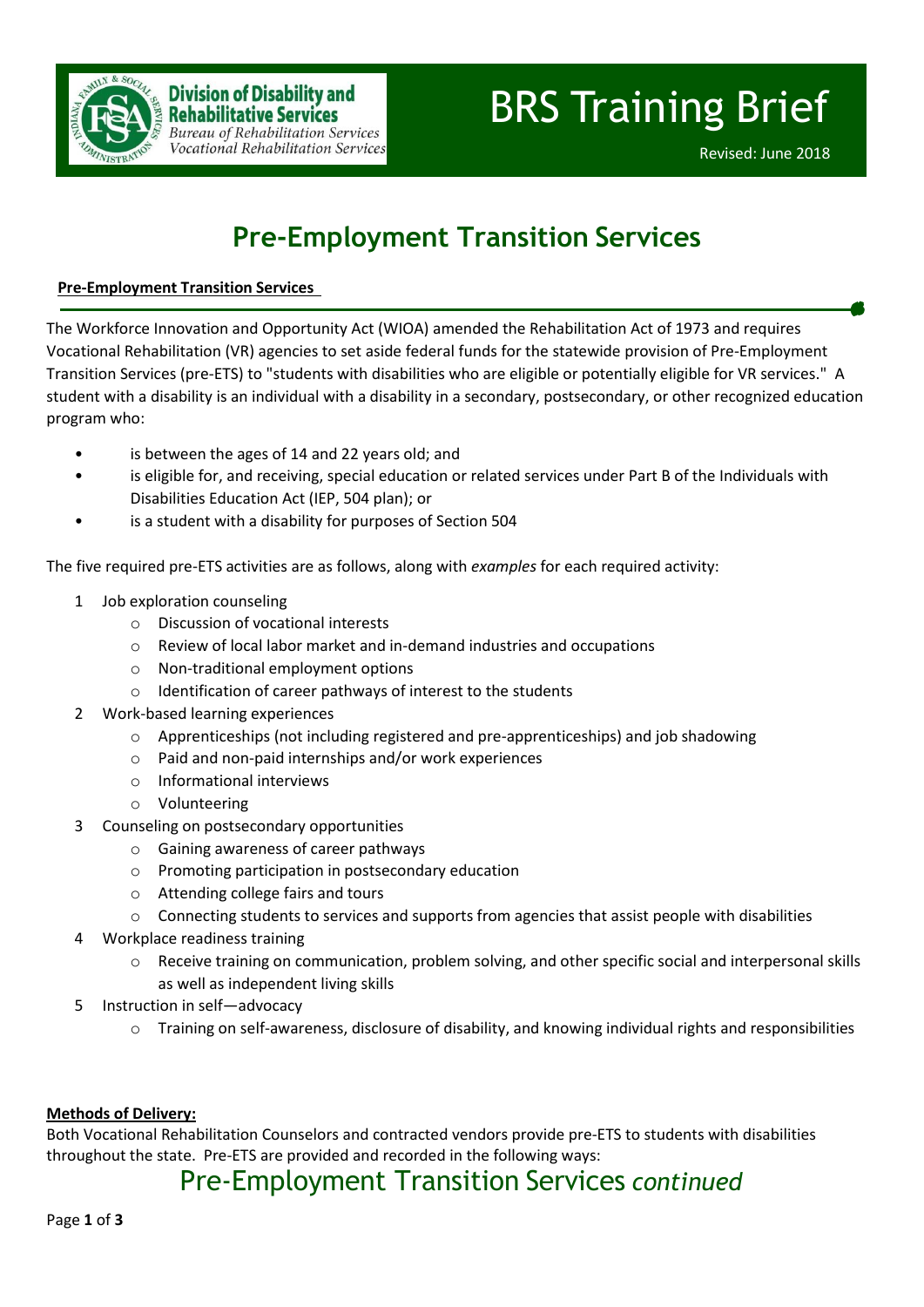#### **1. Contracted Pre-ETS Providers**

Currently, there are 10 pre-ETS contractors, who are working with other providers, to "*directly provide\*"* pre-ETS on a fee for service model. For the latest listing of counties and school systems covered by providers, please refer to this link[: https://www.in.gov/fssa/ddrs/5474.htm.](https://www.in.gov/fssa/ddrs/5474.htm) Providers are responsible for delivery of the 5 required pre-ETS activities to students within their counties and agreed-upon school systems. Providers work with school systems on identifying students and determining with BRS the appropriate pre-ETS curricula that will supplement, but not supplant existing school activities and meet the needs of each individual student. Intake and service session information is entered into a pre-ETS Web Portal developed specifically for this purpose and information is verified and monitored by BRS.

#### *\*Definition:*

*"directly provide"-For purposes of contracted pre-ETS Providers, "directly provide" refers to activities offered to students with disabilities. Examples of services offered directly may include, but are not limited to:*

- *Job Exploration Counseling: Offer courses on exploring interests and career choices, understanding in-demand occupations and the local labor market.*
- *Work-Based Learning Experiences: Facilitate informational interviews, job shadowing, worksite tours, internships (paid/unpaid), and mentoring opportunities.*
- *Counseling on Postsecondary Opportunities: Explore options for postsecondary schools, review funding opportunities, and coordinate informational meetings with students and representatives from local postsecondary institutions.*
- *Workplace Readiness Training: Offer trainings and classes on soft skills and social awareness skills. Teach students job seeking skills, communication and interpersonal skills, financial literacy, and self-management skills for work, home, and school.*
- *Instruction in Self-Advocacy: Teach specific workplace self-advocacy skills such as when/how to disclose a disability, request an accommodation, and strategies on how to best get necessary supports.*

#### **2. VR Counselors Delivering Pre-ETS**

VR counselors are not responsible for monitoring the delivery of pre-ETS through our contracted providers. However, VR Counselors do provide pre-ETS to students with disabilities as part of their regular job duties and are responsible for recording their time spent in these activities. There are 3 different situations in which VRCs may provide pre-ETS to students with disabilities:

- I. Delivery of pre-ETS to potentially eligible students: When conducting an intake for a student with a disability who is potentially eligible for VR services, VRCs are responsible for using the "Statewide Search" function in the pre-ETS web portal to determine if the individual is currently receiving pre-ETS services through a contracted provider. Depending upon the student's status, there are 4 possible actions:
	- A. Student is not listed in the portal VR Counselor should enter intake information into the portal and at least 1 service session, depending upon your discussion with the student. If the student attends a school that is currently active with pre-ETS, the counselor notifies both the Director of Youth Services and the contract lead. If the student attends a school that is not yet part of pre-ETS, the counselor notifies both the Director of Youth Services and the pre-ETS contractor, and provides the contractor with basic contact information. A list of providers with contact information can be found at: [https://www.in.gov/fssa/ddrs/5474.htm.](https://www.in.gov/fssa/ddrs/5474.htm)
	- B. Student is listed in the portal as "In-Service" do not add anything to the web portal. Proceed with your regular VR intake.
	- C. Student is in "Intake" status determine the provider working with the student, contact that provider and request that a Pre-ETS activity be provided to the student as soon as possible.
	- D. Student is in "Inactive" status determine if any services have been provided. If services have been provided, do not add anything to the portal. Proceed with your regular VR intake. If services have not been provided, contact Jonathan or Will at the Pre-ETS email listed below.